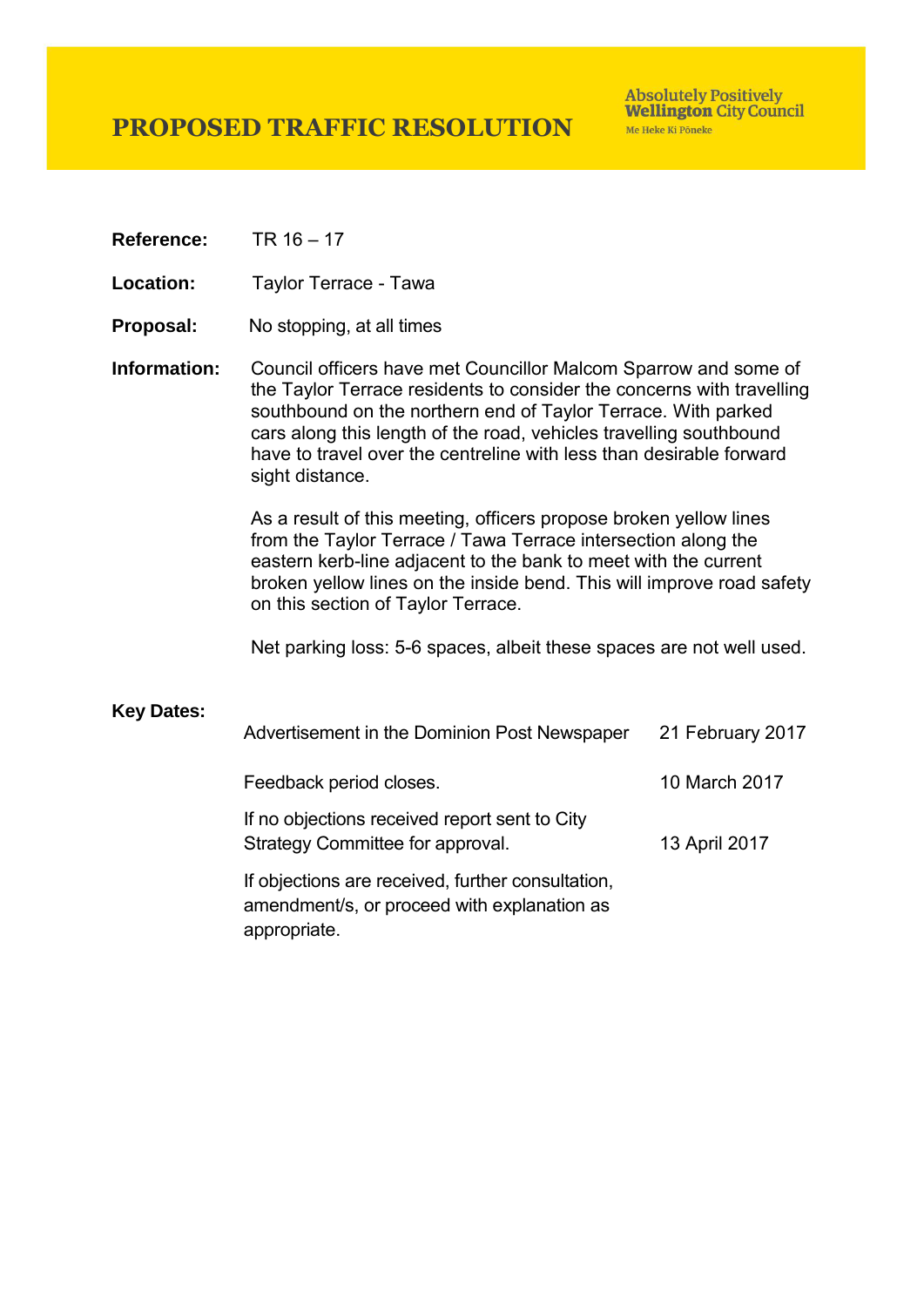## **PROPOSED TRAFFIC RESOLUTION**

**Absolutely Positively Wellington City Council** Me Heke Ki Pôneke

## **Legal Description:**

*Delete from Schedule D (No Stopping Restrictions) of the Traffic Restrictions Schedule* 

*Column One Column Two Column Three Taylor Terrace No stopping, at all times.*

*East side, commencing 45 metres south of its intersection with Tawa Terrace (Grid coordinates x= 1753318.1 m, y= 5440185.6 m), and extending in a southerly direction following the eastern kerbline for 52 metres.*

 *Add to from Schedule D (No Stopping Restrictions) of the Traffic Restrictions Schedule* 

|                     | <b>Column Three</b>              |
|---------------------|----------------------------------|
| No stopping, at all | East side, commencing from its   |
| times.              | intersection with Tawa Terrace   |
|                     | (Grid coordinates                |
|                     | $x=$ 1753318.1 m, $y=$ 5440185.6 |
|                     | m), and extending in a southerly |
|                     | direction following the eastern  |
|                     | kerbline for 97 metres.          |
|                     | <b>Column Two</b>                |

**Prepared By: Lubna Abdullah (Northern Area Traffic Engineer)**

**Approved By: Steve Spence (Chief Transport Advisor)**

**Date: 13/02/17**

**WCC Contact:** 

Lubna Abdullah **Northern Area Traffic Engineer** Transport Group – Network Operations Wellington City Council 101 Wakefield Street / PO Box 2199, **Wellington** Phone: +64 4 803 8294 Fax: +64 4 801 3009 Email: lubna.abdullah@wcc.govt.nz